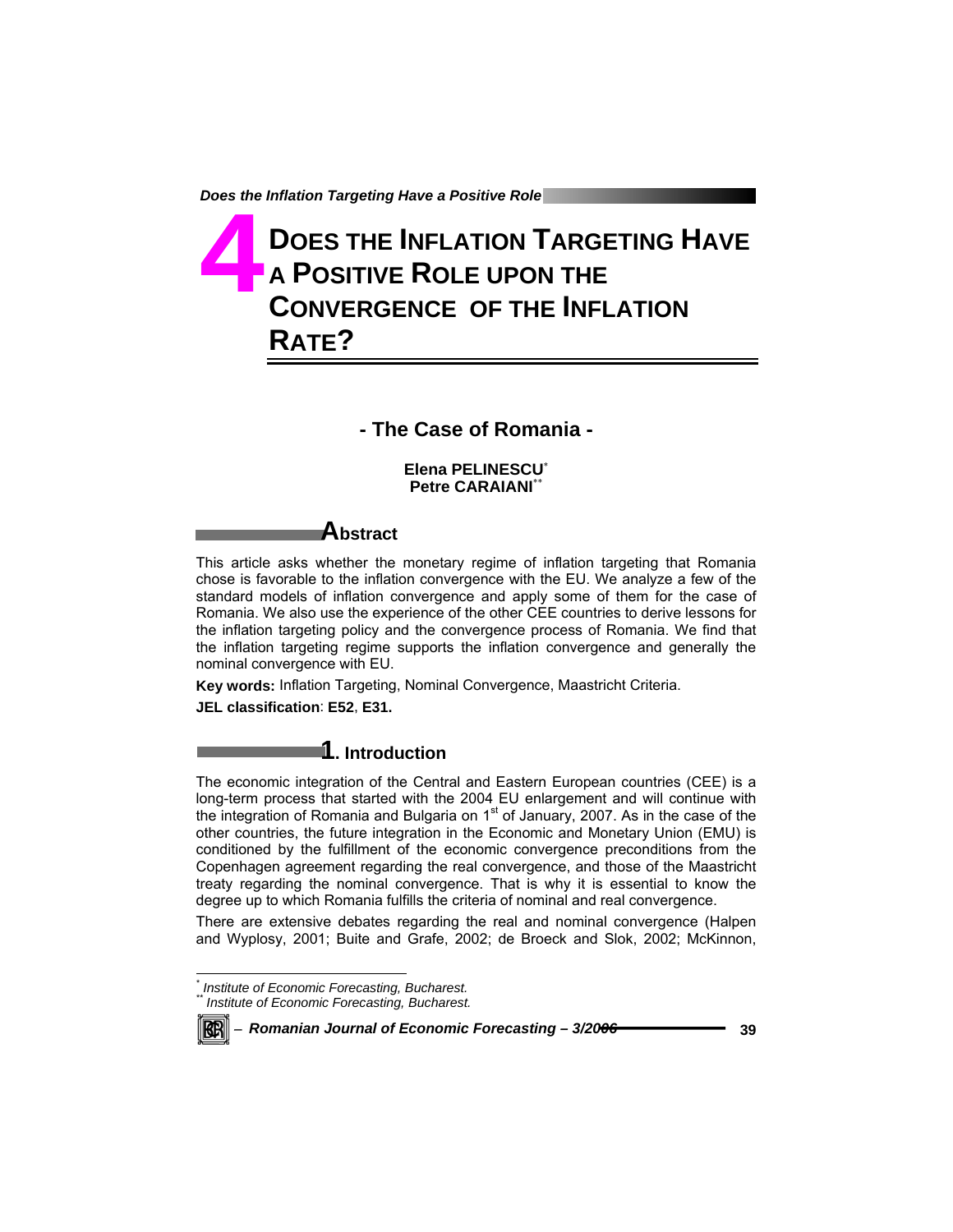1984; de Grauwe and Schnabl, 2004), which show that it is actually impossible a simultaneous achievement of the nominal convergence (for example, the stability of the currency and of the prices) and of the real convergence (faster economic growth). Until now, the solutions of overcoming this dilemma have been, in most of the cases, in contradiction with the nondiscriminatory principle applied by the European Central Bank, so that they have not had any practical applicability.

According to some opinions, the fulfillment of the real convergence has to be done either in parallel or before the nominal convergence. For the CEE countries that have passed through a period of extensive and deep reforms and which are now in the phase of completing the transformation and restructuring of their economies, bridging the gap of the gross domestic product per capita at the standard PPP implies a longer process, which will also be sustained by the EU integration. However, Christodoulakis (2004, p. 13) warns that there is a risk to consider the EU integration a magic way to accelerate the economic growth and to wish an immediate entry into the euro monetary system, while, actually, the fulfillment of the economic convergence implies a realistic and credible plan with specific objectives for each stage of the transition plan, according to the strategic structural reforms established in Lisbon and accompanied by a coherent policy able to ensure the credibility and coordination of the economic actions.

For Romania, it is important to know the degree of the convergence criteria fulfillment and the impact of the policies which sustain their achievement. Moreover, a few studies had as object the analysis of the degree of the convergence fulfillment in countries like Romania and Bulgaria, which were included in the second EU extension wave (Isărescu, 2004; Schnabl, 2004; Kutan and Yigit, 2004; Figuet and Nenovsky, 2006).

In the next sections, we concentrate only upon the inflation rate convergence, which is considered as absolutely necessary for the EMU accession by the architects of the EU. We also try to find out if the inflation targeting regime accelerates the process of reaching the inflation convergence criteria, based on the experience of Romania and other CEE countries. This paper is structured as follows: the first section deals with models that can be applied in order to study the convergence process. The next section studies the effects of the IT adoption for the inflation dynamics in the CEE countries and draws a few lessons for Romania. The fourth section focuses on the inflation convergence process in Romania and which is the impact of the change in monetary policy on the inflation dynamics. The last section ends the article by underlining the main results.

### **2. Models applied in the study of the nominal convergence**

In the theory of economic growth, the testing of the convergence implied the use of the dispersion method as an initial condition for the regressions. In this context, the convergence was reached at that time horizon for which the dispersion of the series tended towards zero. On the other hand, the initial test of convergence verifies whether the relationship between the rates of economic growth and the initial series is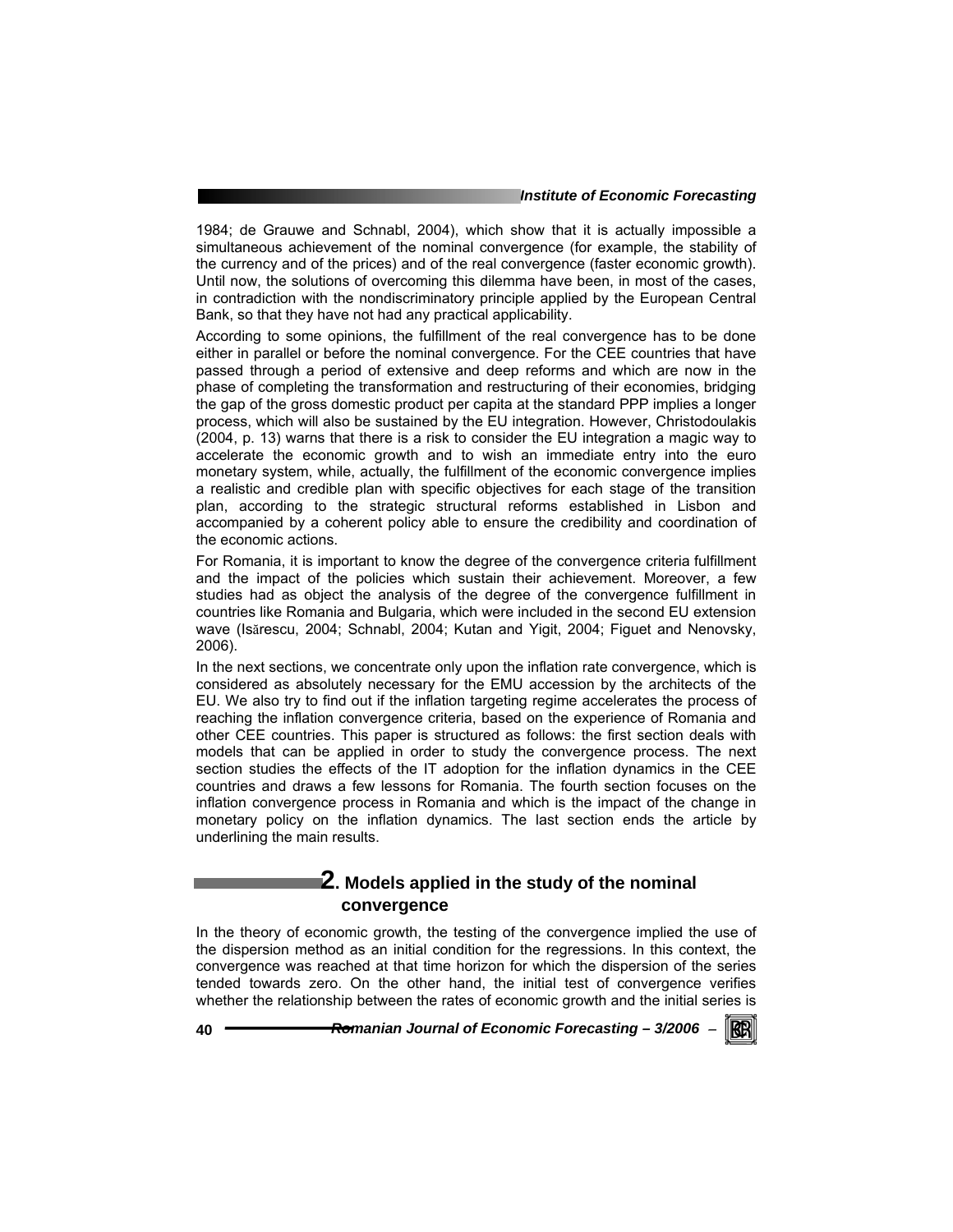negative. Later studies have started to consider the structural differences that led to modifications of the convergence tests in order to reveal the effects of other variables, and thus to test the hypothesis of the conditioned convergence in the analysis that used data series from several countries.

Regarding the convergence models, some studies (Haug, MacKinnon, Michelis, 1999; Mentz, Sebastian, 2003; Kutan and Yigit, 2005; Orlowski, 2005) use the stationarity and Johansen co-integration methods (1988) developed by Stock and Watson (1988) to determine the long term trend which implies long term time series. The application of these techniques has many times led to the rejection of the time series, the main explication being that the cointegration property is valid only in the presence of sufficient long-term series which are not influenced by disturbance elements.

Following the views of F. Busetti, Forni, Harvey and Venditti (2006), while the stationarity tests and the Unit Root Test (ADF) allow the detection of the convergence, the stationarity test is a useful tool for the study of convergence in the case that the indicators are converging, if the differences among them remain stable over time. The ADF test is more useful to reveal whether the two variables and the analyzed series are in a convergence process.

The theoretical model which is fundamental in order to determine the convergence satisfies the condition:

$$
\lim_{\Gamma \to \infty} E(y_{t+r} Y_t) = \alpha_t \tag{1}
$$

where  $Y_t$  represents the past and current observations. The convergence can be absolute if  $\alpha = 0$ , otherwise it is relative or conditioned.

The simplest convergence model is an AR(1) process:

$$
y_t - \alpha = \varphi(y_{t-1} - \alpha) + \eta_{t} \tag{2}
$$

where  $n_t$  are the marginal differences of the shocks, while  $y_0$  is the condition which is initially established.

We can rewrite the equation (2) in terms of the error corrections and we get:

$$
\Delta y_t = \gamma + (\varphi - 1)y_{t-1} + \eta_t \tag{3}
$$

where:  $\alpha$  (1- $\varphi$ ) is a negative function of the gap in two regions after they get to a permanent difference of values α.

We test the convergence condition by the ADF test:  $H_0$ :  $\varphi = 1$  while the alternative is:  $H_1$ : φ <1.

The power of the ADF test depends on the initial conditions, in other words, on how far is  $y_0$  relative to α (see Muller and Elliot, 2003).

The generalization of the equation  $(2)$  in a dynamic process of the type  $AR(p)$  is given by the equation (4):

$$
\Delta y_t = \gamma + (\varphi - 1)y_{t-1} + \gamma_1 \Delta y_{t-1} + \gamma_{p-1} \Delta y_{t-p+1} + \eta_t
$$
 (4)

with :  $0 < ϕ < 1$ .

The ADF test is based on this type of regression.

We consider that the indicators from the two countries are convergent if  $\Delta v_t$  (the difference between the two indicators) is a stationary process.

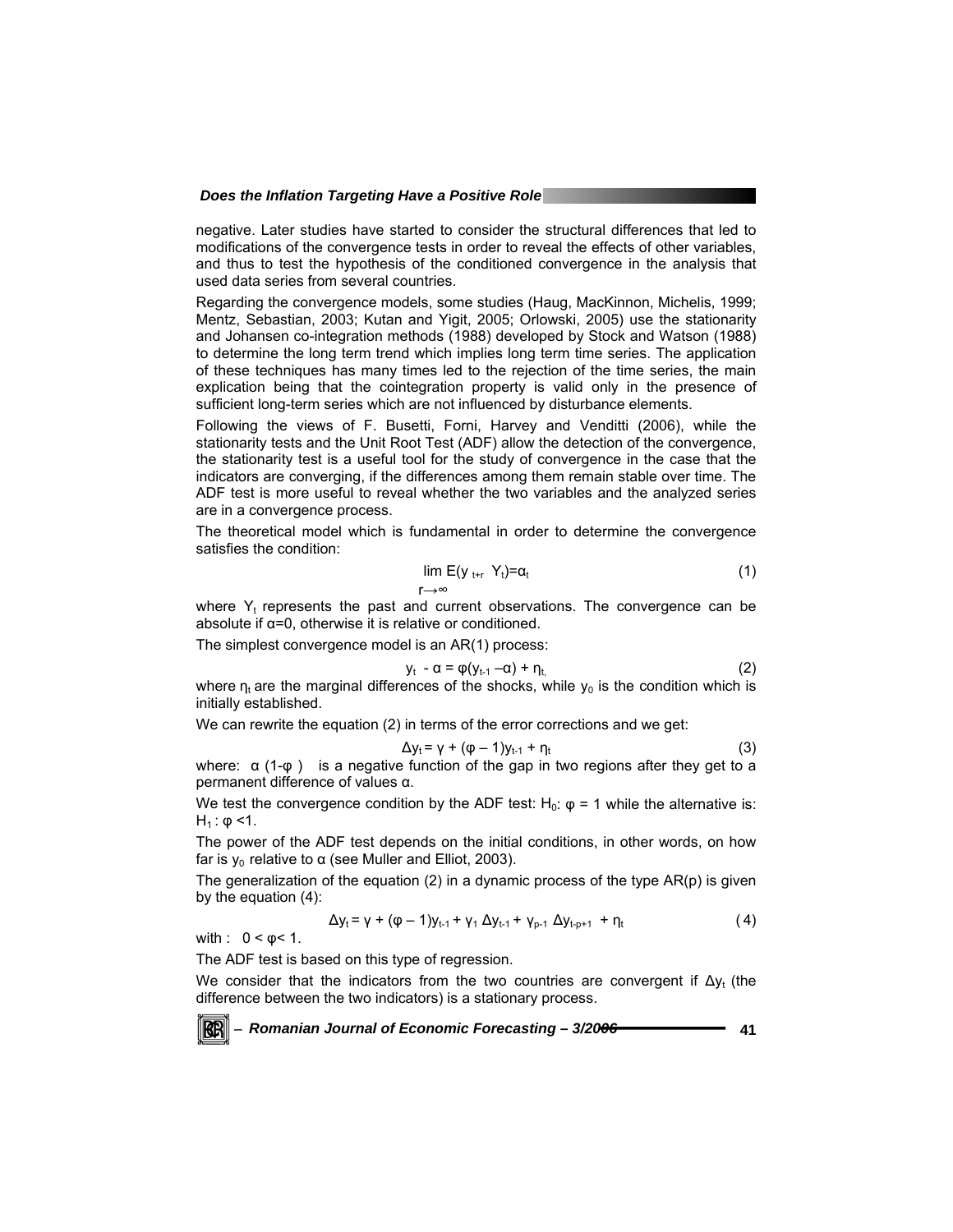#### *Institute of Economic Forecasting*

Hall, Robertson and Wickens (1997) used the Kalman filter as a fundamental technique for testing the convergence, while some other studies (Holmes, 2000) used the principal components analysis (developed by Snell) by which they verified whether the principal component is stationary over the long-term relative to a reference value (Germany, for example), or panel data regression techniques ( Busetti and others, 2006; Figuet and Nenovsky, 2006; Kutan and Yigit, 2004a and 2004b), standard deviations and pooled least square estimation (Hein and Truger, 2002), or models of general equilibrium.

The many available techniques and their permanent improvement leads to the conclusion that there are many other aspects which drew the attention of the interested researchers in the theoretical and practical aspects of the convergence, each method used having certain advantages but some limits, too, which imposed a close interpretation of the data, which is more critical since sometimes the use of several techniques on the same time series has led to slightly different results.

The choice of one or another technique was conditioned by the purpose of the research and by the questions to which an answer was looked for, which reveal a large number of choices: from the properties of the convergence of inflation in the euro zone, to the issue whether the mechanism of the exchange rate helps the acceleration of the convergence (Busetti and others, 2006), to the economic policies that can sustain the stability of some indicators in the long run (Devereu, 2003; Hein and Truger, 2002; de Grauwe and Schnabl, 2004; A. Haug, MacKinnon and Michelis, 1999; Orlowski, 2005, etc). In the study of the nominal convergence for Romania, we followed the approach by Barros and Garoupa (1995) in their study on convergence for the case of Portugal and the graphical method, the statistical methods (variances, variation coefficients) and stationarity tests.

### **3. The inflation targeting as a monetary policy which supports inflation convergence in the CEE countries**

The CEE countries have as a medium term objective the nominal convergence with the euro area economy. In order to achieve this convergence, the monetary policy had to be modified to answer to this new macroeconomic objective. As Orlowski (2001) has shown, the transition economies need an autonomous monetary policy which allows for the stabilization of the inflation by internal means, having in mind the EU integration. From this perspective, the monetary policy should be characterized by two essential features: forward looking and transparency.

By definition, see Svensson (1999) and Orlowki (2000), the inflation targeting (IT, henceforth) is a policy that is based on a pre-announced target, on transparent strategies and on mechanisms by which the actual deviations of the inflation from the pre-announced target are corrected. Thus, IT appears as the most attractive of the monetary policies for the CEE countries with respect to the achievement of the nominal convergence objectives.

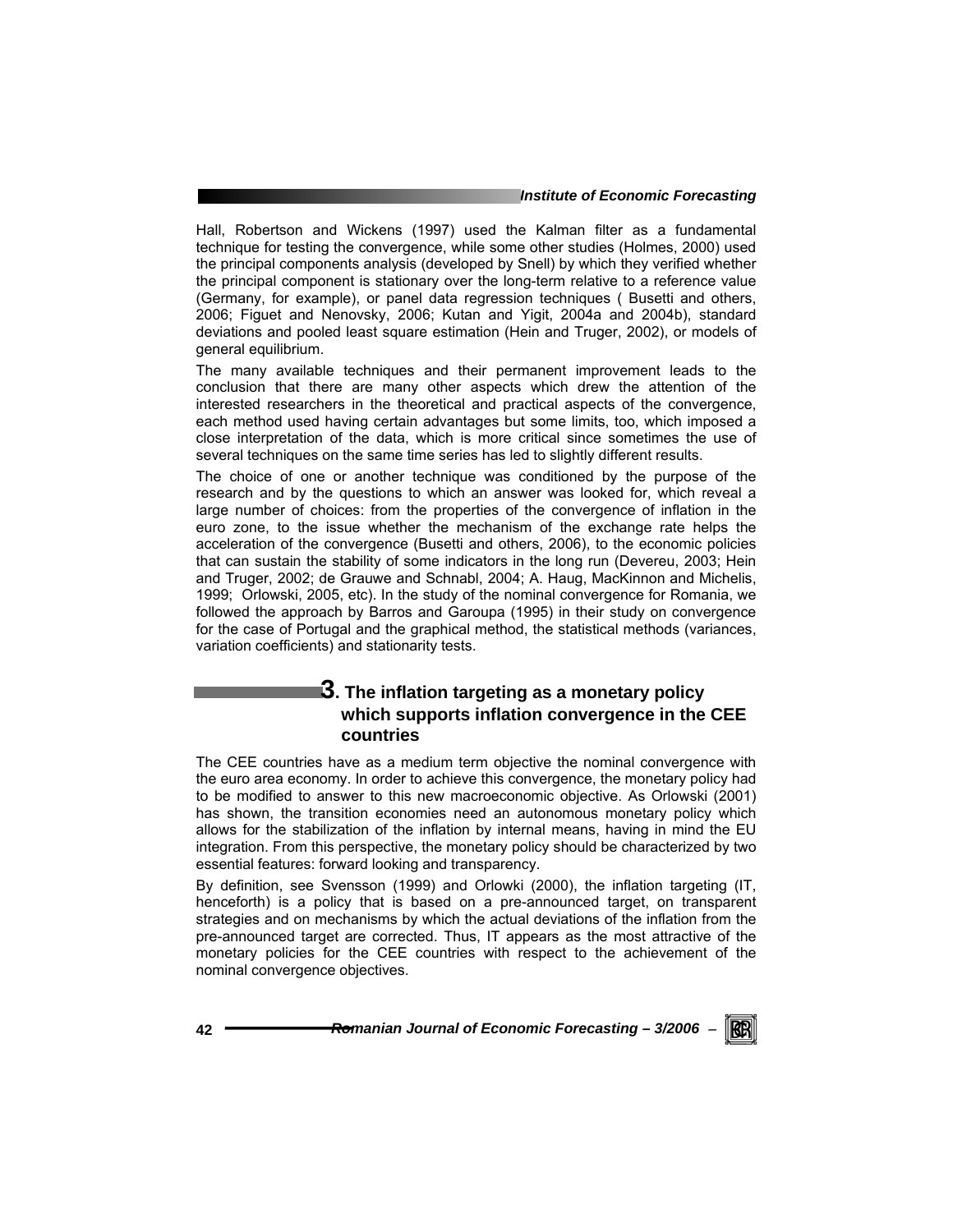In this section, we present the causes for which the inflation targeting has proved to be the most credible desinflation policy too, and why the inflation targeting has helped the nominal convergence process.

The transition process has implied numerous inflationary shocks, so that the inflation has become a continuous problem for all the transition economies. This permanent inflation has led to the necessity of stabilizing the prices. In order to achieve this, the policy makers decided that they have to choose a nominal anchor, which in some cases was the exchange rate, while in other cases, the monetary aggregates.

The exchange rate has functioned well as a nominal anchor at the beginning of the transition, but, after a while, the transition economies had to face the problems of a fixed exchange rate. Because the inflation rate has continued to be present, a real appreciation resulted, which caused a balance of payments disequilibrium. In the context of the financial crises of the mid 90's, the transition economies have started to look for another nominal anchor.

For the CEE countries, more precisely the Czech Republic, Poland and Hungary (CPH henceforth), the inflation targeting appeared, in the end, as the best nominal anchor. The inflation targeting has numerous advantages relative to other options, such as:

- The Central Bank continues to maintain its autonomy and can answer both the external and internal shocks;
- It is very important that by choosing the inflation rate as an anchor, the relationship between the money and inflation is not anymore essential;
- Moreover, this choice is much more transparent, as the public can understand easier this type of monetary policy.

There are a few controversies regarding the inflation targeting in the transition economies, which led to discussion upon how proper is this type of monetary policy for these countries. Such an economy should be characterized by a sound fiscal position. Also, there are a few criteria which characterize the monetary policy in itself: there should be a deep understanding of the transmission mechanism between the monetary policy and inflation, the Central Bank should be independent, and, also, the practice of monetary policy should be both transparent and easy to be evaluated. Moreover, such an option excludes any other kind of other nominal anchors. There is also the requirement that the financial markets are well developed.

The three countries in question, the Czech Republic, Poland and Hungary, do fulfill the above criteria, but not in a full manner. One of the problems which raises questions for them, and, generally speaking, for the transition economies, is the limitation in the forecasting ability. As Orlowski (2000) has shown, the current inflation in the transition economies is unstable relative to its trend, so that there are fundamental problems in the inflation targeting.

From the experience that was accumulated in these countries, we try to extract some conclusions. We can estimate the success of this policy through a few criteria. However, for the present study, only those criteria that are related to the nominal convergence process are significant. In this respect, a first criteria regards how much this policy has helped the desinflation process, and moreover, the convergence

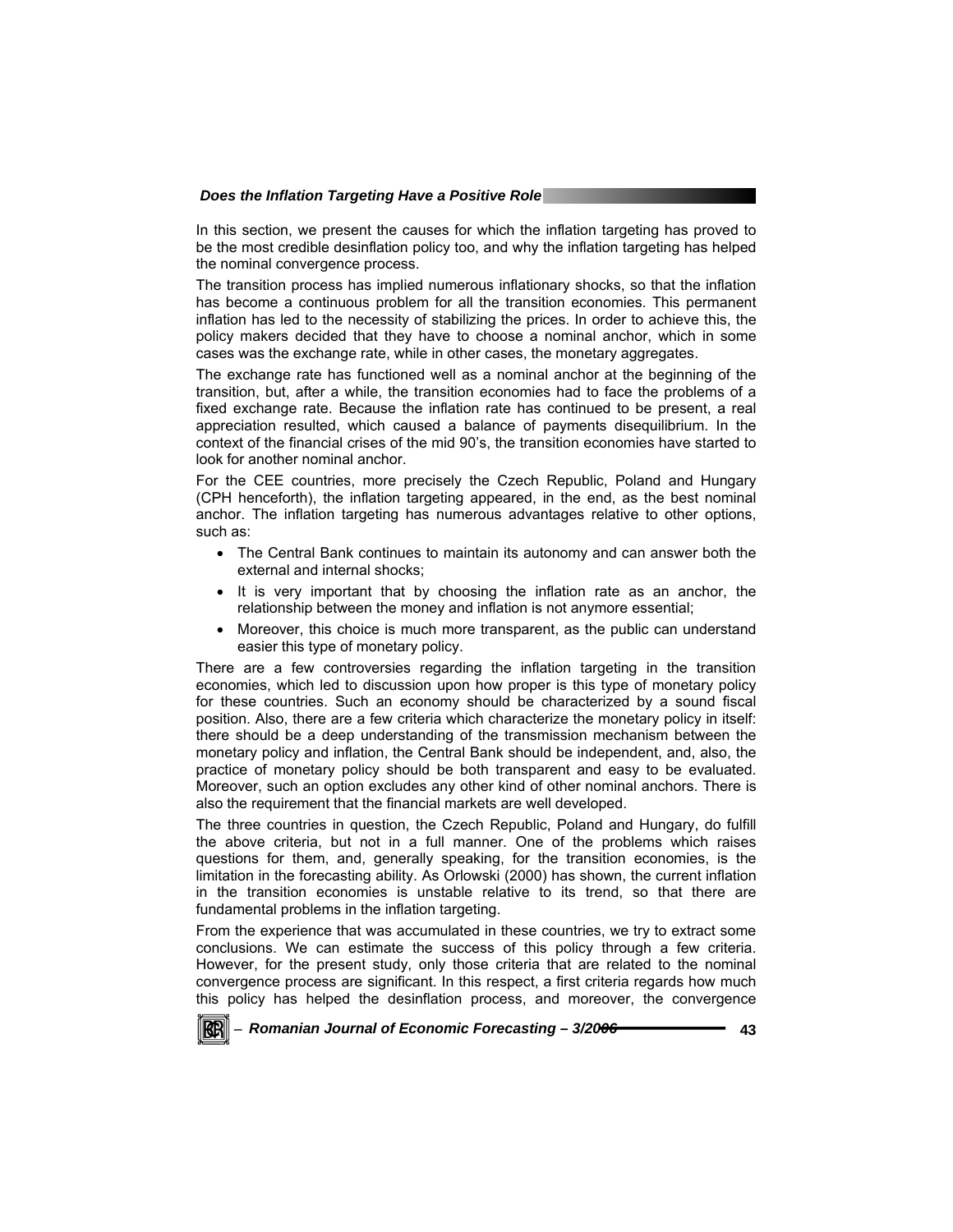toward the reference inflation rate. An evaluation criteria as much significant as the first one regards the degree with which the inflation targeting has helped the inflation stabilization.

The inflation dynamics in the three countries and the relative gap to the Maastricht are presented in Figure 1.

#### **Figure 1**



#### **Inflation dynamics in the three countries**

*Source: Authors' own computations based on Eurostat data.* 

The figure shows that the inflation targeting has implied a growing nominal convergence relative to the inflation criterion, but also the acceleration of the disinflation process in itself.

First of all, one may notice that the degree of convergence towards the inflation rate depended on the time of this regime choice. Thus, the Czech Republic, the first country of the CPH to adopt IT was also the first country to get fastest to the reference target, while Hungary, the last country in this group to adopt IT, had a much lower convergence speed.

Second, the IT has brought a relative convergence between the three countries. Thus, after 2001, the Czech Republic and Poland, the first countries to adopt IT, had similar dynamics of the inflation rate. Hungary started to behave in a similar way starting in the year 2005.

The second criterion regards the volatility of the inflation rate. In order to measure the degree by which the inflation rate has decreased, we used the standard deviation coefficient computed for a two years rolling window. The choice of a "rolling window" allows an illustration of the process of a decreasing volatility in a dynamic way, by which we can put in evidence some features which would not be so obvious from the simple coefficient of standard deviation computed for the whole period, as it results from Figure 2.

**44** *Romanian Journal of Economic Forecasting – 3/2006* <sup>−</sup>

KB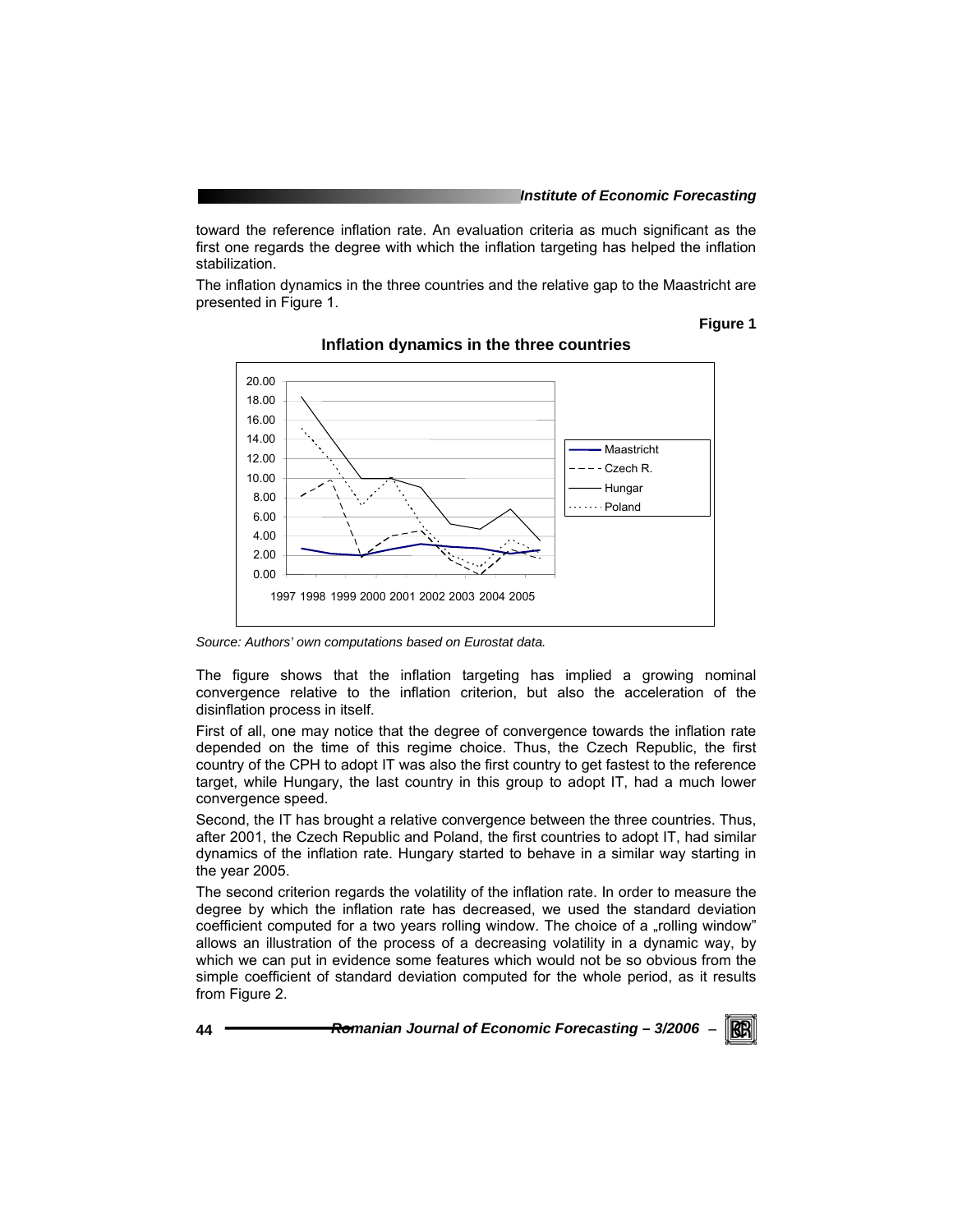#### **Figure 2**





*Source: Authors' own computations based on Eurostat data.* 

One may notice some remarkable similarities with the previous figure, which give us a much cleared image of the nominal convergence in these countries. First of all, on an average term of two years, the inflation targeting has led to a decrease in the volatility of inflation. However, unlike the case of the disinflation, this process has not been stable, a fact that can be seen from the temporary growth in the volatility at the beginning of the year 2000.

Moreover, the convergence towards the level of the volatility of the reference rate has happened faster in those countries that adopted the IT earlier. Thus, the Czech Republic had the fastest decrease in the volatility of the inflation, while in the 2004- 2005 period was the country with the closest level of volatility relative to the volatility of the reference rate.

The IT has brought not only a continuation of the disinflation process and of the nominal convergence process, but also of the inflation stabilization. Although the IT requirements are demanding and imply a high level of complexity of the financial institutions, the benefits of the IT are obvious from the CPH countries experience.

In the process of inflation targeting there are possible numerous mistakes, missing targets, some errors that lead to a worsening of the parameters, like periods when the inflation accelerates and becomes unstable. However, the experience of the CPH countries shows us that these occurences are temporary, and in the medium and long run, IT brings with itself remarcable results. In this context, Romania - that chose the IT regime starting with 2005 - after accomplishing the preconditions necessary for this type of monetary policy would surely benefit from the advantages of a reduced volatility and a growth in the convergence speed.

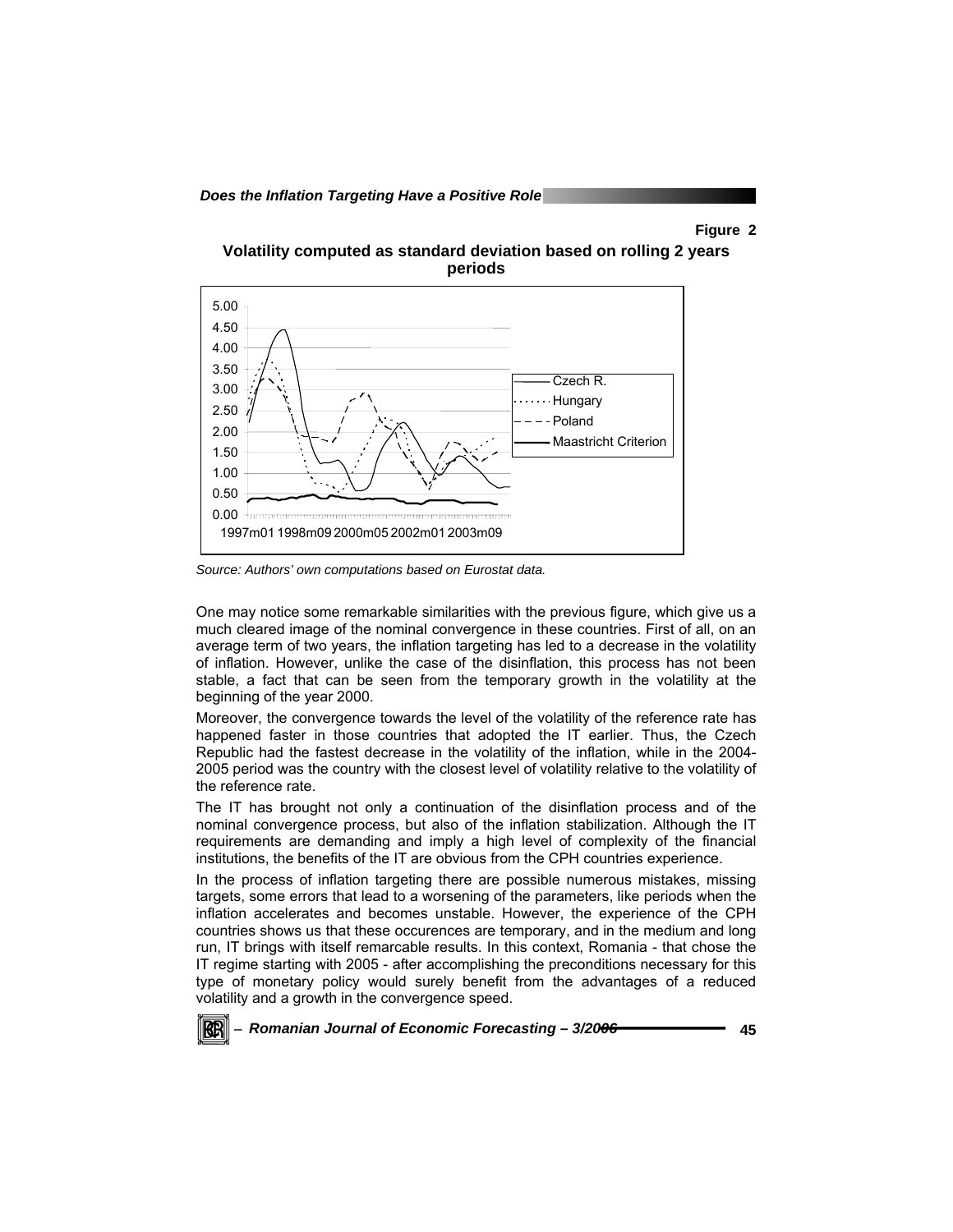# **4. The inflation dynamics in Romania in the pre and post IT adoption period**

The Maastricht criteria regarding the inflation convergence contain a "mobile target" (Isărescu, 2004), which is related to the inflation level in the three of the best performer countries of the EU. Thus, the determining of the mobile targets it is not a simple process at all, as they change from one month to the other and from one year to the other, depending on the dynamics of these indicators in the EU countries.

Romania has difficulties in reaching this criterion before the integration at the January  $1<sup>st</sup>$ , 2007, although the last years have revealed successes in reducing the inflation. Regarding the inflation rate expressed as the consumption goods index (CPI), the analysis for the period January 1997-April 2006 reveal a convergence period after the year 2002 both for Romania and Bulgaria (Figure 3) under the circumstances of very different monetary policies.

**Figure 3** 

#### **Inflation convergence in Romania and Bulgaria**



*Source: Eurostat and INS Prices Bulletin for Romania* 

One may conclude that immediately after the currency board was introduced, Bulgaria has known an accelerated disinflation process, which allowed for the inflation rate to came down to a single digit number, while, Romania, which continued the inflation control through the monetary aggregates, has known a longer period of two digits inflation. The situation has changed after the end of 2004, when Romania has registered for the first time a single digit inflation rate (with the exception of April and May of 2005), so that in the spring of 2005 it has passed to an inflation targeting regime as the Czech Republic, Hungary and Poland had proceeded before the EU integration. In this context, we can notice that there were several months in which Romania performances were closer to the Maastricht criteria than those of Bulgaria, which validates the EU experts restraints not to advise a particular monetary policy for reaching the nominal convergence criteria imposed to the candidate states, as they were aware of the advantages and the disadvantages which any specific policy implies.

**46** *Romanian Journal of Economic Forecasting – 3/2006* <sup>−</sup>

IKBI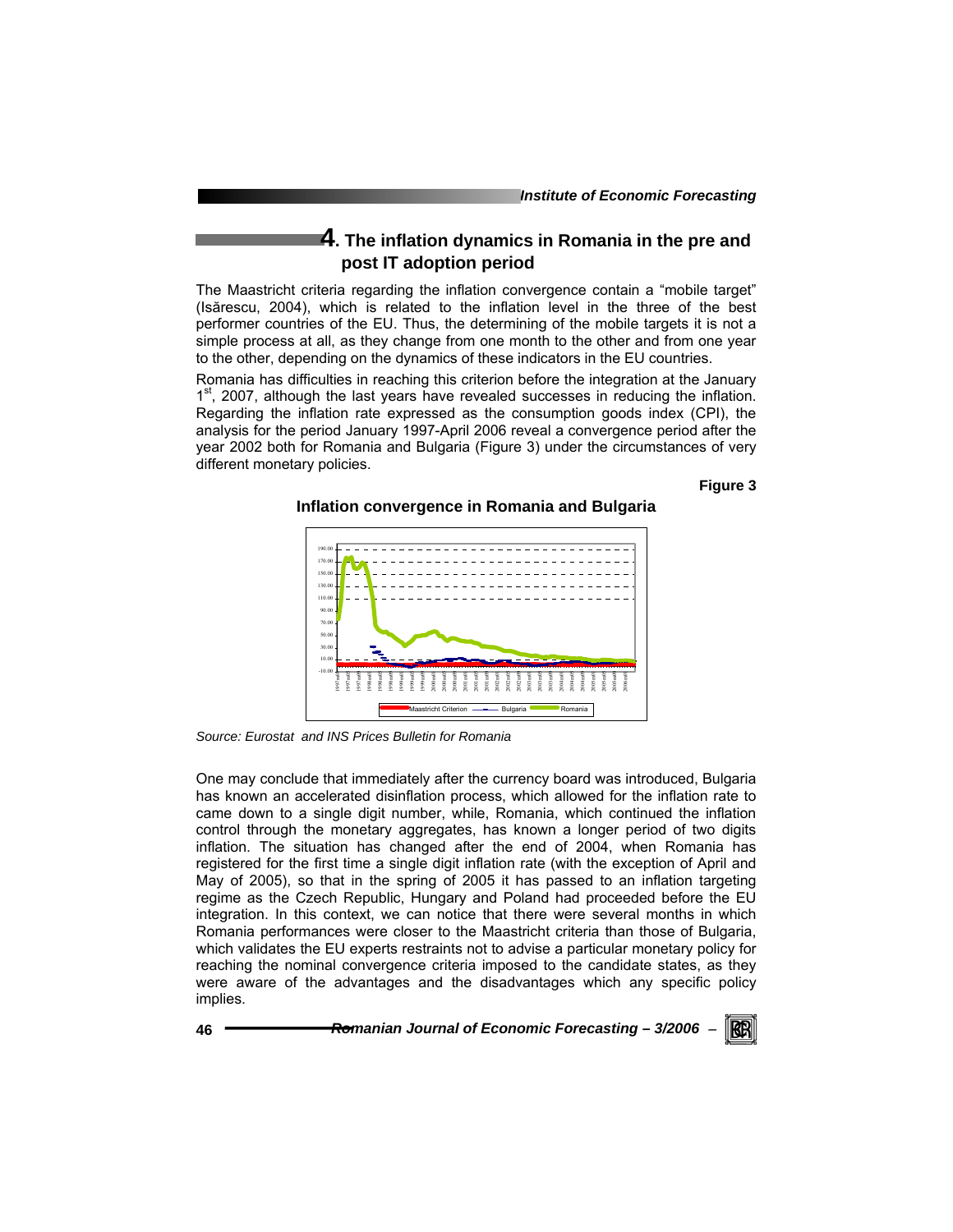These results differ from those of Figuet and Nenovksy (2006), who studied the convergence in Bulgaria and Romania and concluded that the currency board policy applied by Bulgaria has contributed in this country to the reach of the convergence criteria regarding the inflation, while Romania did not accomplish the convergence criteria for any of the indicators in the 1997-2004 period (inflation rate, nominal and real GDP, money supply M1, the credit and the deposit interest rate). As a methodological tool, the authors have used panel analysis in a VAR type model with fixed effects in order to separate the countries and the groups of countries.

In order to deepen the analysis of the convergence, we use the ADF test applied to the difference between the Maastricht criteria for the inflation and the inflation rate in Romania (DIPC). One may notice that the two series are in a convergence process, which is much more pronounced after 2004, a fact that it is obvious from the use of the Hodrick-Prescott filter (HP TREND02), as it results from Figure 4.

**Figure 4** 



**Inflation rate convergence in Romania** 

*Source: Authors' own computations based on NIS Prices Bulletin.* 

We extended the analysis regarding the convergence of the inflation to the countries of the next wave (Romania, Bulgaria and Turkey, as it results from Figure 5), and we found that the data for the period January 1999–April 2006 revealed that Bulgaria had a monthly inflation rate which varied with large amplitudes (up to a maximum of 12.3% in November 2000 and a minimum of -0.1% in February and March 2003), but within a band much closer to that of the Maastricht criteria (computed after 2004 for 25 states). By applying the Ben-David (1993) method, the data reveal the fact that in Romania and Turkey the authorities have made constant disinflation efforts, so that the inflation rate developed a strong downward trend, which indicated a convergence pattern. The values of the k coefficients for both countries were positive, which indicated the inexistence of the convergence of the indicators. In Bulgaria, the policy makers had to confront a higher volatility of the relative prices, the efforts being directed towards

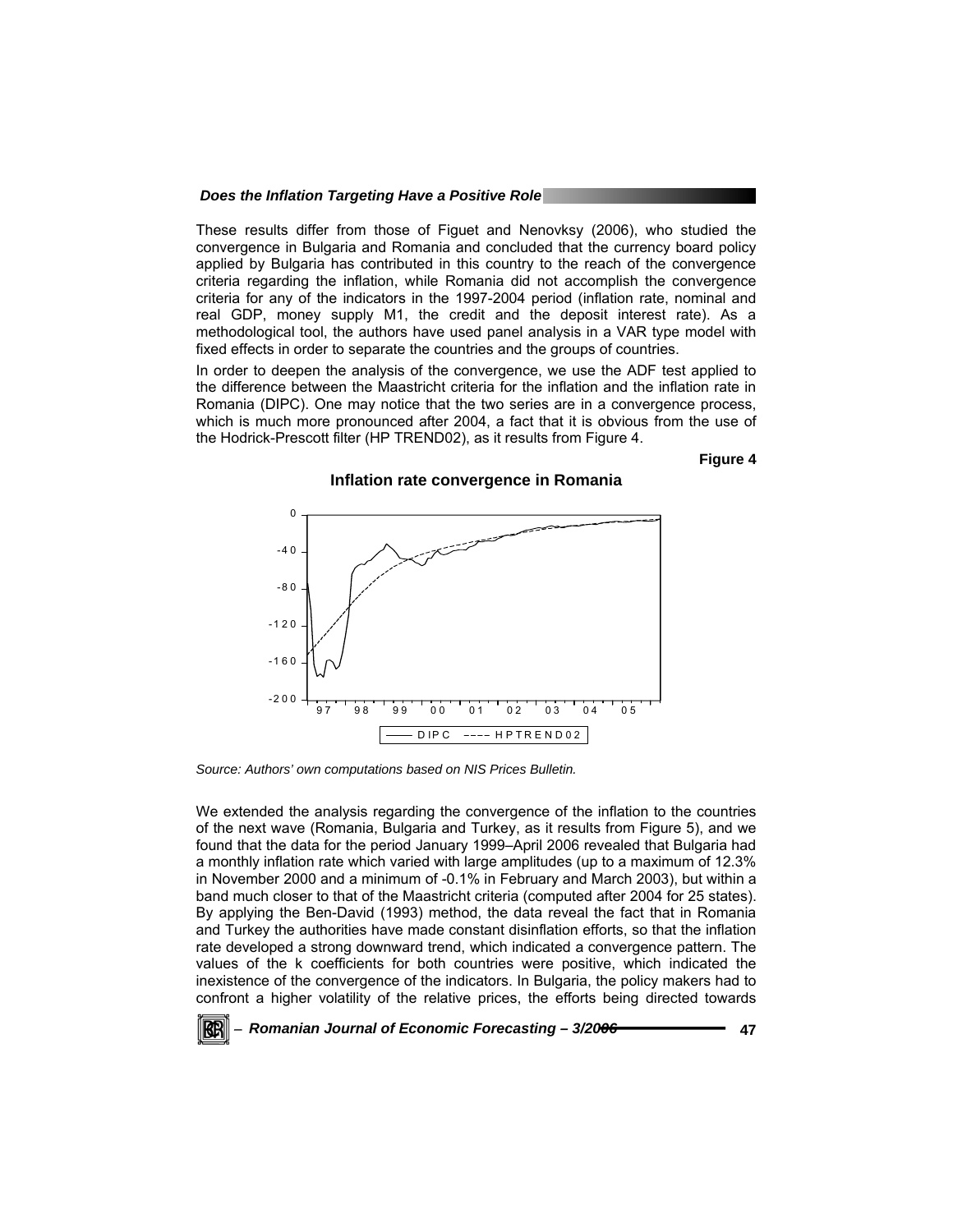ensuring a stability of the prices within a band as close as possible to the convergence criteria., the values of the k coefficient being negative for both 1999-2006 period (- 0.9173) and for the period January 2003-April 2006 (-2.5240). These results confirm the view of J.M. Figuet and N. Nenovsky (2006), who investigated the same indicator for Romania and Bulgaria using a fixed effect panel model in order to separate the countries and the groups of countries.

**Figure 5** 



#### **The dynamics of the inflation rate logarithm in Romania, Bulgaria and Turkey, relative to the Maastricht criterion**

*Source: Eurostat data.* 

# **5. Conclusions**

The techniques applied to the statistical data regarding the inflation convergence revealed some results which appear in others studies too, namely that Romania has a pattern of convergence for this criterion.

The experience of Romania and of the other CEE countries proves that there are no unique solution for macroeconomic policies and, among them, first of all the monetary and the exchange rate policies, that can ensure an immediate and successful reach of the convergence criteria, which explains the flexible policy of the EU regarding the national strategies that aim at achieving the convergence criteria.

Learning from the experience of the Czech Republic, Hungary and Poland, Romania has opted for a flexible exchange rate regime and monetary policy of inflation targeting. This option allows a greater space for policy making in controlling the speculative attacks on the national currency due to the attractions of the short term capitals, stimulated by the big spread between the domestic interest rates and the EU interest rates. At the same time, this monetary policy continues the disinflation

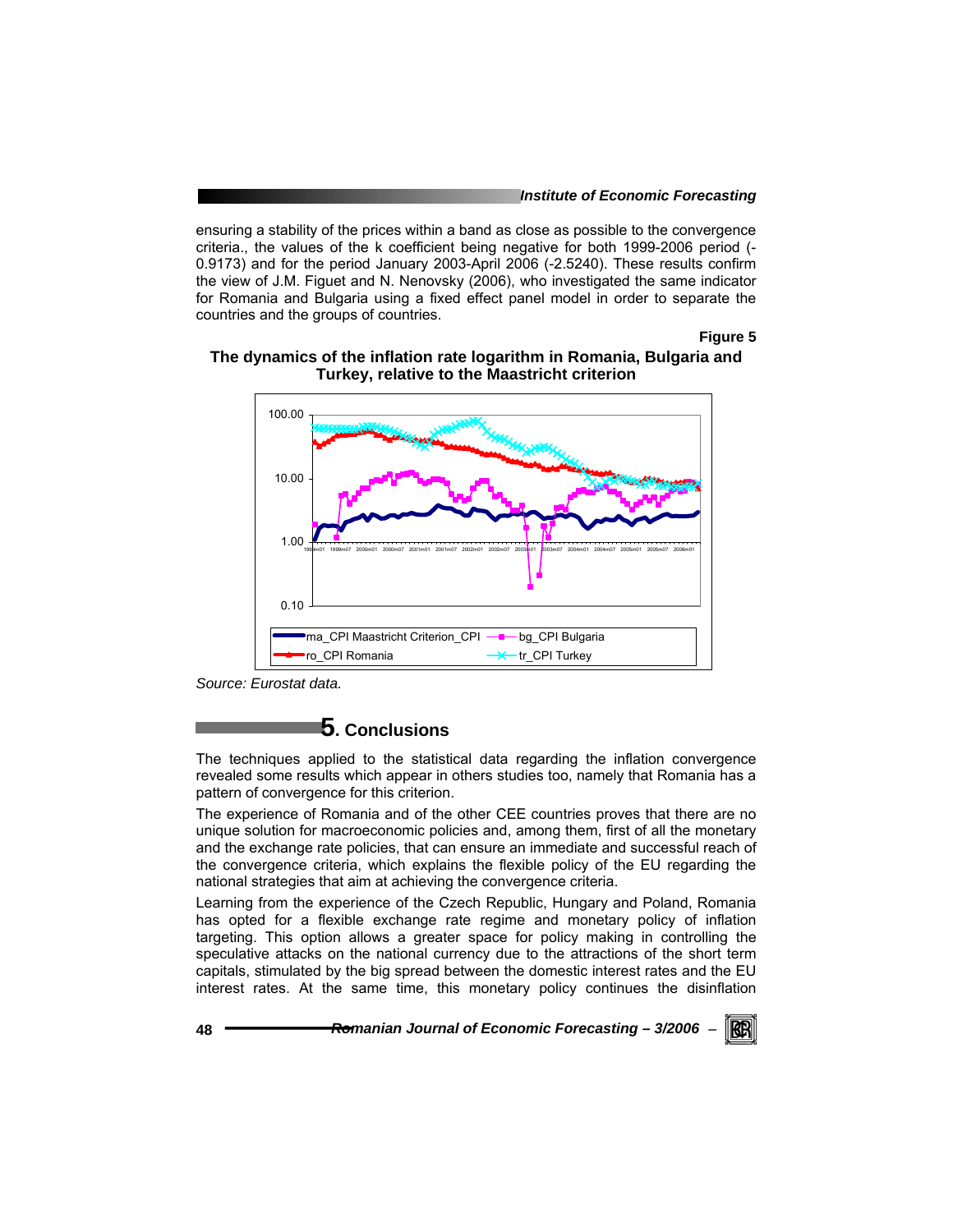process in Romania supporting the achievement of nominal convergence criterion implied by the future economic integration in EMU.

# **References**

- P. P. Barros, N. Garoupa. 1996. "Portugal-European Union Convergence: Some Evidence", *European Journal of Political Economy, Vol. 12*: 545-553.
- W. Buiter and C. Grafe. 2002. "Anchor, Float or Abandon Ship: Exchange Rate Regimes for Accession Countries", *Banca Nazionale del Lavoro Quarterly Review 55*: 111-142.
- M. de Broeck and T. Sløk. 2001."Interpreting Real Exchange Rate Movements in Transition Countries", *IMF Working Paper* WP/01/56.
- F. Busetti, L. Forni, A. Harvey and F. Venditti. 2006. "Inflation Convergence and Divergence within the European Union", *Working Paper* 574/ January, European Central Bank.
- N. Christodoulakis. 2004. *Real and Nominal Convergence to EMU. Reforms, Harmonization and Trans-European initiatives*, Prague, November 11<sup>th</sup>, www.cse.cz/soubory/bulletiny, etce-57.pdf.
- D. Ben-David. 1993. "Equalizing exchange, Trade Liberalization and Income Convergence", *Quarterly Journal of Economics 108: .*653-679.
- J.M. Figuet and N. Nenovsky. 2006. "Convergence and Shocks in the Road to EU: Empirical Investigation for Bulgaria and Romania", Williamson Davidson Institute, University of Michigan, *Working Paper* 810.
- P. de Grauwe and G. Schnabl. 2004. *Nominal versus Real Convergence with Respect to EMU Accession –EMU Entry Scenarios for the New Member States*.
- E. Hein and A. Tryer. 2002. "EMU: Nominal Convergence, Real Divergence and Slow Growth*" , WSI Discussion Paper*, No. 107.
- A.A.Haug, J.G.Mac Kinnon and L.Michelis. 1999. *European Monetary Union: A Cointegration Analysis*.
- H. Lászlo and C. Wyplos. 2001. *Economic Transformation and Real Exchange Rate in the 2000s: the Balassa-Samuelson Connection*, Mimeo.
- M. J Holmes. 2003. "Exchange Rate Policy and Economic Convergence in European Union", in *Business Cycle Volatility and Economic Growth*, *Research Paper* 2000/3, Loughborough University, Department of Economics.
- A. M. Kutan and T. M. Yigit. 2004a. *Convergence of Candidate Countries to the European Union*, Center for European Integration Studies, ZEI, Bonn.
- A.M Kutan and T.M. Yigit. 2004b. *Nominal and Real Stochastic Convergence Within the Transition Economies and to the European Union: Evidence From Panel Data,* in www.cass.city.ac.uk /eneg/workingpapers/Kutan.pdf.